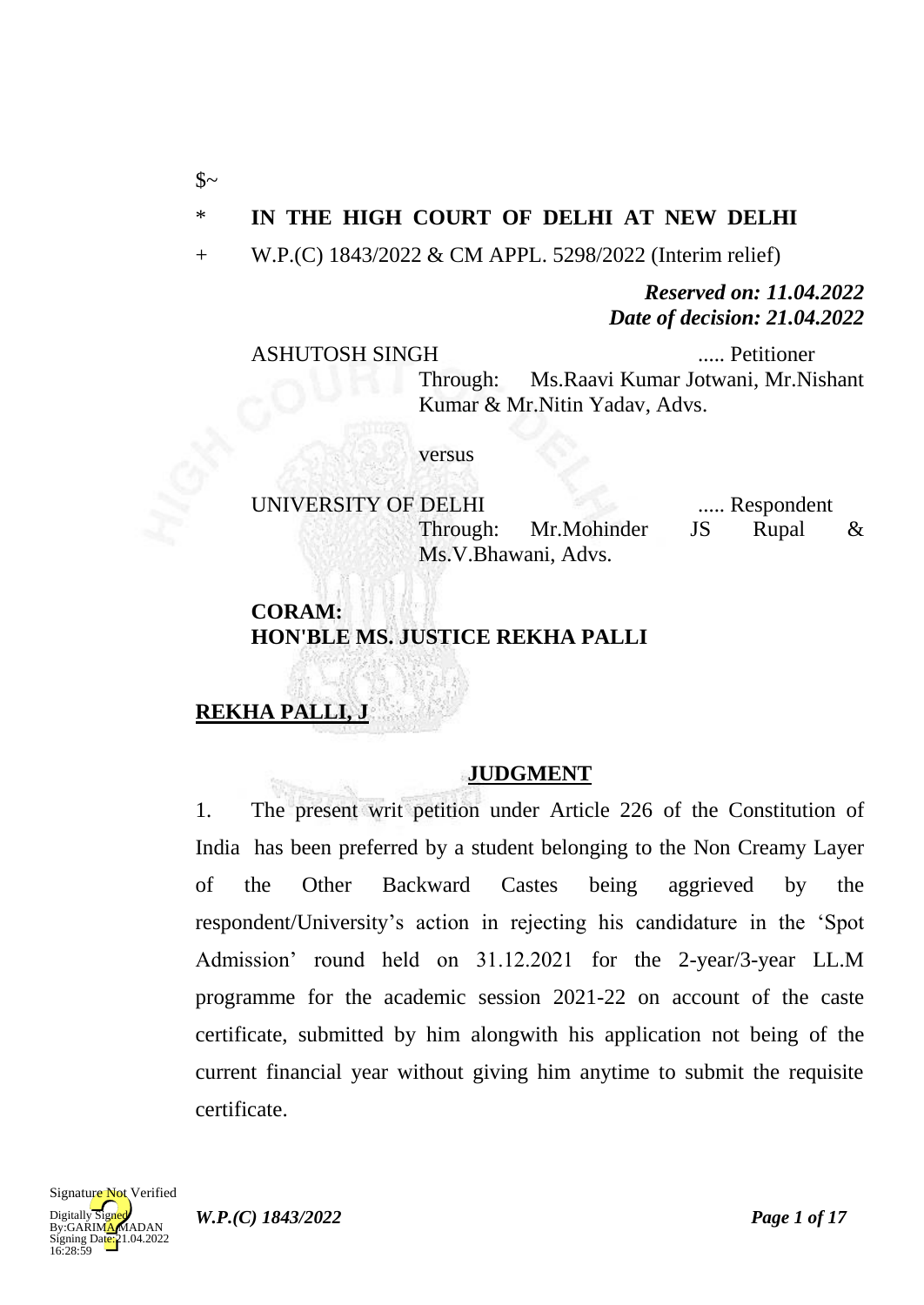## **Brief Factual Matrix**

2. The petitioner, after acquiring his LLB degree from the respondent University, applied for admission to the 2-year/3-year LLM programme in the respondent University under the OBC category. As per the Admission Bulletin (hereinafter referred to as *"the bulletin")*, issued by the respondent for Post Graduate programmes, 2021-2022; the students were, for applying under the OBC category, required to furnish an OBC Non-Creamy Layer Certificate (hereinafter referred to as the *"OBC-NCL certificate"*) for the financial year 2021-22 as issued after 31.03.2021. The bulletin however, contained a provision enabling students in the OBC category, who were not in possession of an OBC-NCL certificate for the financial year 2021-22 as issued after 31.03.2021, to apply for admission by uploading either the earlier OBC-NCL certificate or the acknowledgement slip of having applied for issuance of an OBC-NCL certificate for 2021-22, subject to their producing the requisite OBC-NCL certificate for 2021-22 at the time of admission.

3. Since the petitioner was already possessing an OBC-NCL certificate dated 15.07.2018 issued by the Government of Uttar Pradesh, he, while submitting his application for LLM uploaded a copy of this certificate dated 15.07.2018. Based on his registration as an OBC candidate, the petitioner on 28.09.2021, appeared in the Delhi University Entrance Test, 2021 (hereinafter referred to as *the "DUET 2021"*) for admission to the LLM programme in which entrance test, he scored 180 marks out of a total of 400. 4. On 22.11.2021, the schedule for admission to the LLM programme in the Faculty of Law, Delhi University was published, wherein it was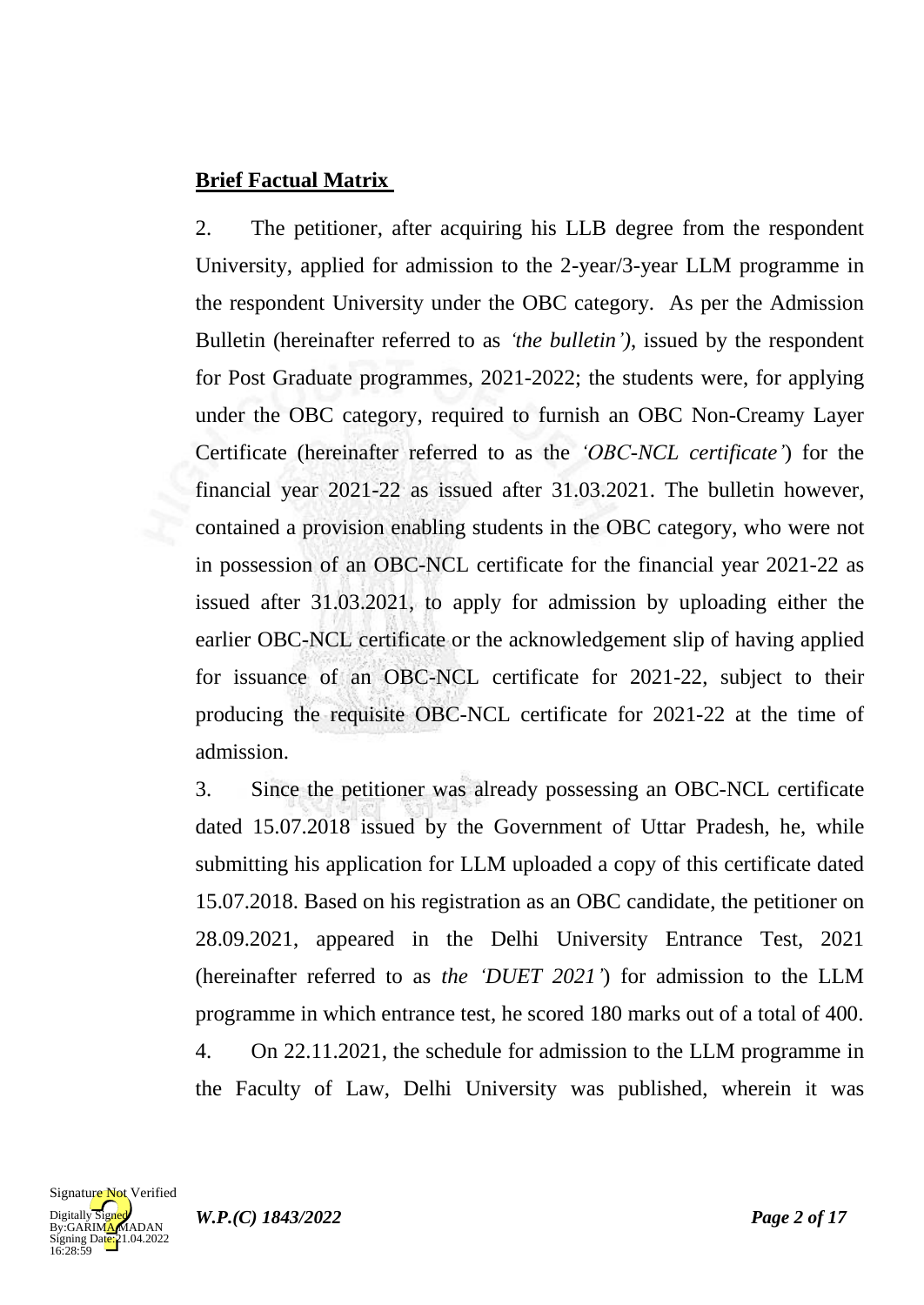provided that two allotment lists would be issued; the first on 23.11.2021 and the second on 30.11.2021. It was also stipulated that in case if required, a third allotment list would be issued on 07.12.2021. The dates for issuance of the second and third allotment list was thereafter changed to 10.12.2021 and 27.12.2021, respectively. The petitioner's name however did not appear in any of the three allotment lists.

5. On 30.12.2021, the respondent issued a notice informing the students that a fourth allotment list for 'spot admissions' to be carried out on the same date, would be published on 31.12.2021. To his good luck, the petitioner found his name in the fourth list which came to be issued on 31.12.2021. Vide a communication issued at 8.59 am on 31.12.2021, all the shortlisted candidates including the petitioner, were informed that they had to upload all the requisite documents between 9 am and 1 pm on the same day and a payment link for the payment of fees after the verification of documents would be generated by 10 pm on the same day.

6. Immediately after receiving the aforesaid mail, the petitioner uploaded all his documents including his OBC-NCL certificate dated 15.07.2018. While he was waiting to receive the payment link**,** he received an e-mail from the respondent at 10:27 pm**,** informing him that his admission was not approved as the OBC-NCL certificate submitted by him did not pertain to the financial year 2021-2022. On receiving the said communication, the petitioner, through his e-mail sent at 11.59 pm requested the respondent for time to submit the requisite OBC-NCL certificate for the financial year 2021-2022. Alongwith his request letter, the petitioner also enclosed a copy of the acknowledgment slip of his application for issuance of an OBC-NCL certificate for the financial year 2021-2022. The

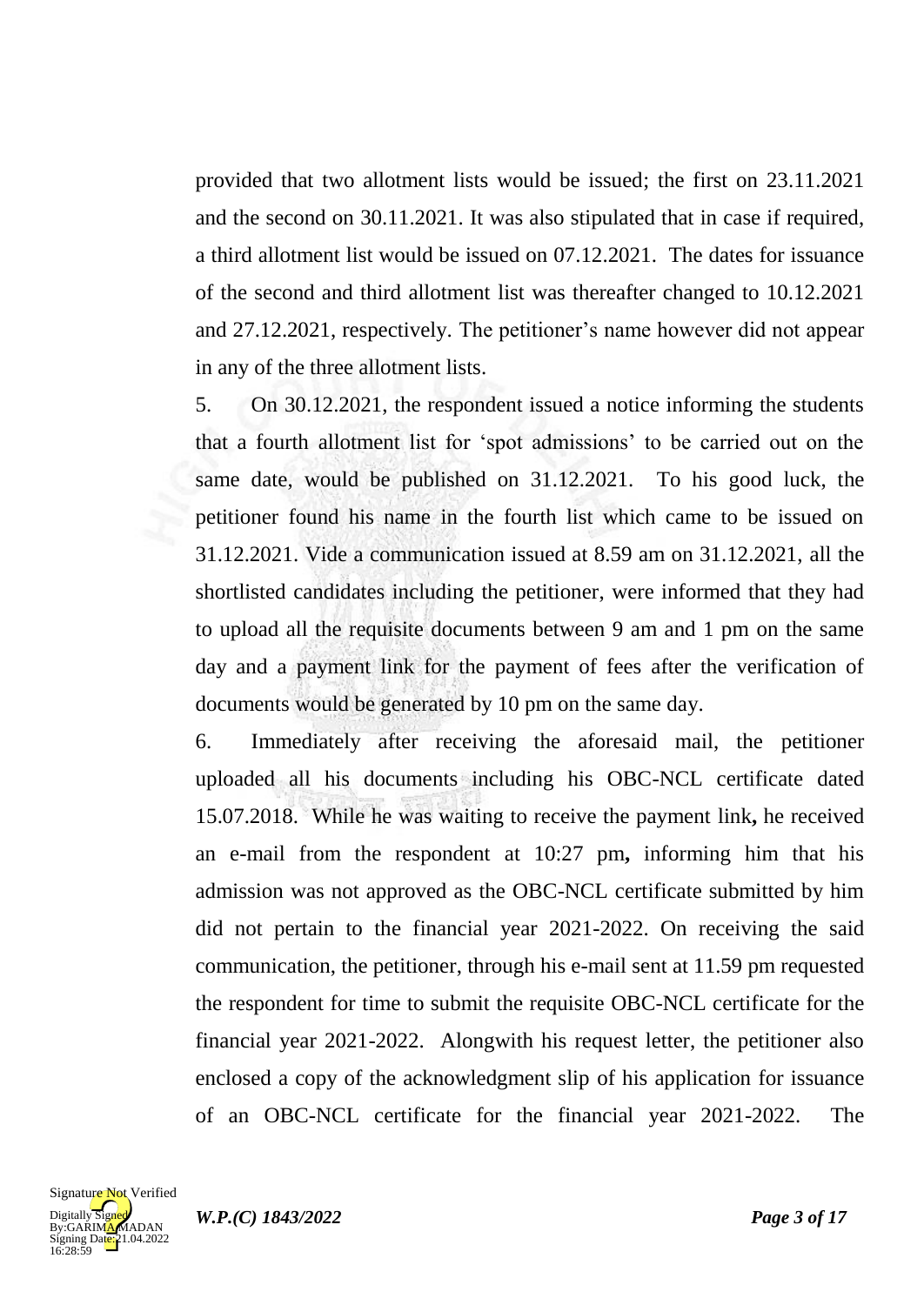respondent, however, rejected his request on the ground that, no opportunity for furnishing the documents at a later stage in the 'spot admissions' round could be granted.

7. Being aggrieved, the petitioner on 01.01.2022 made yet another representation to the respondent, once again seeking time to produce the requisite OBC-NCL certificate. Receiving no reply to his representation, the petitioner, armed with the requisite OBC-NCL certificate for the year 2021- 22, approached this Court on 25.01.2022.

8. Upon notice being issued, the respondent has filed a counter affidavit opposing the petition primarily on the ground that the fourth allotment list, in which the petitioner found his name in 'spot admission' round was one where no further time could be granted for the production of documents. It has been further stated that the petitioner, despite being well aware right from August 2021, that for admission under the OBC category, he was required to produce an OBC-NCL certificate for the financial year 2021-22 issued after 31.03.2021, applied for the same only as late as on 28.12.2021 and therefore, it is he alone, who is to be blamed for non-approval of his admission in the spot admission round.

9. Before the learned counsel for the parties commenced arguments, this Court directed the learned counsel for the respondent to obtain instructions as to whether there were any existing vacant seats in the OBC category in the LLM programme for the academic year 2021-22 against which the petitioner could now be granted admission. The Court was informed that two seats in the OBC category in the 3-year LLM programme for the academic year 2021-2022 had remained unfilled.

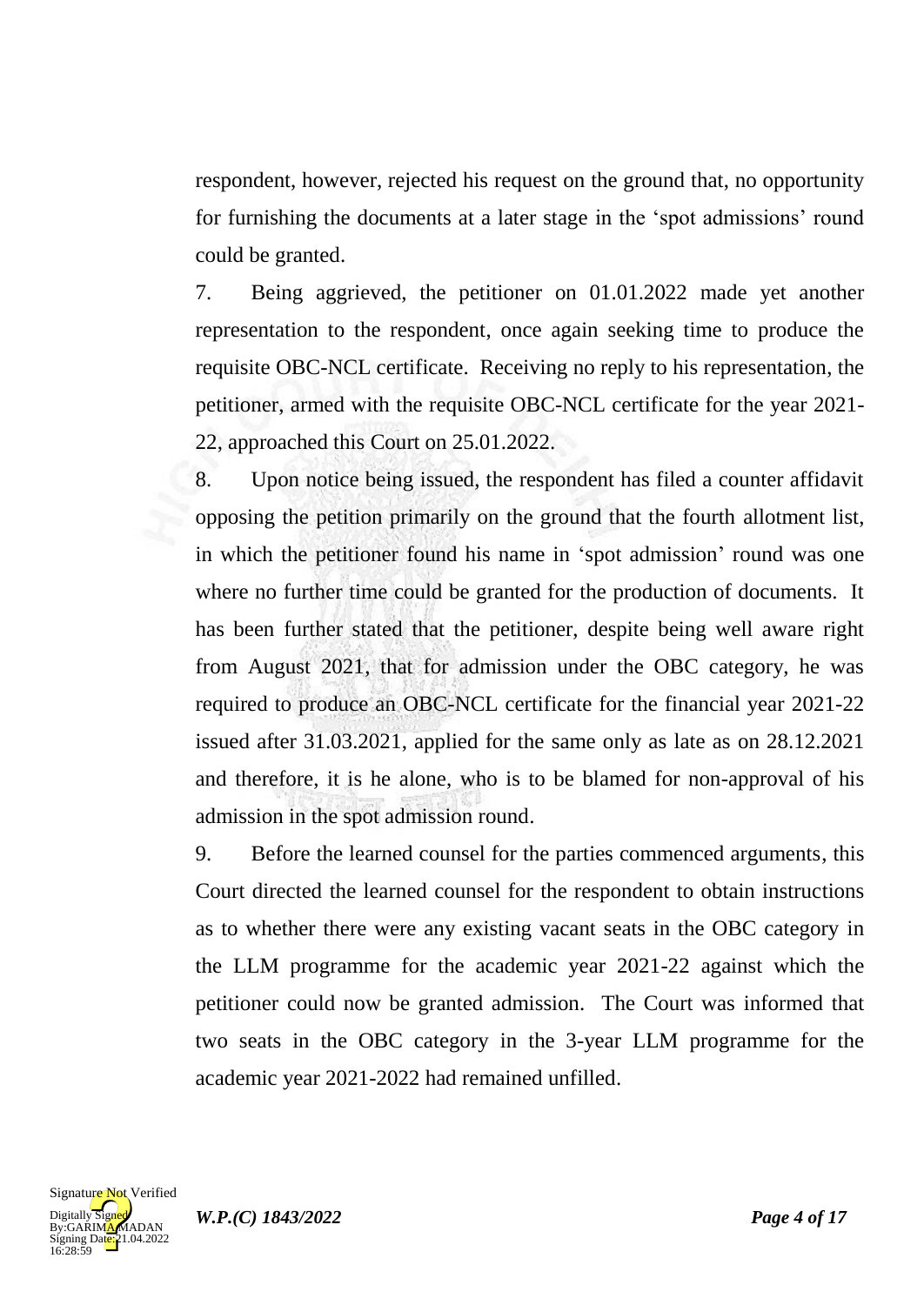#### **Submissions of the parties**

10. In support of the petition, Ms. Raavi Jotwani, learned counsel for the petitioner has made the following submissions: -

(i) The first and foremost submission of Ms. Jotwani is that it is only because the University itself had failed to adhere to the laid down Schedule for issuance of allotment lists that it had, in order to hurriedly complete the admission process by 31.12.2021, given an extremely narrow window of four hours to students in the fourth list. The University, instead of publishing the third list on 07.12.2021 as per the Schedule, published the same only on 27.12.2021, despite being well aware that the last date for admission was 31.12.2021. She submits that the University never informed the students that a spot counselling list would be issued on 31.12.2021 wherein they would be provided barely 4 hours to upload all the documents. The petitioner, therefore, had no reason to imagine that even after the issuance of the third merit list, he may still be shortlisted for admission. Moreover, the University had never released any consolidated merit list and therefore, the petitioner had no possible way to ascertain the probability of being offered admission in the respondent University. Furthermore, unlike the candidates in the first three lists, the candidates in the fourth list were treated unfairly and were denied the opportunity to submit undertaking to produce documents at a later stage.

(ii) Learned counsel for the petitioner then submits that even otherwise, denying admission to OBC candidates like the petitioner solely on the basis of a few days' delay in furnishing the requisite OBC certificate for the prescribed financial year was unfair and unjust, especially when there was

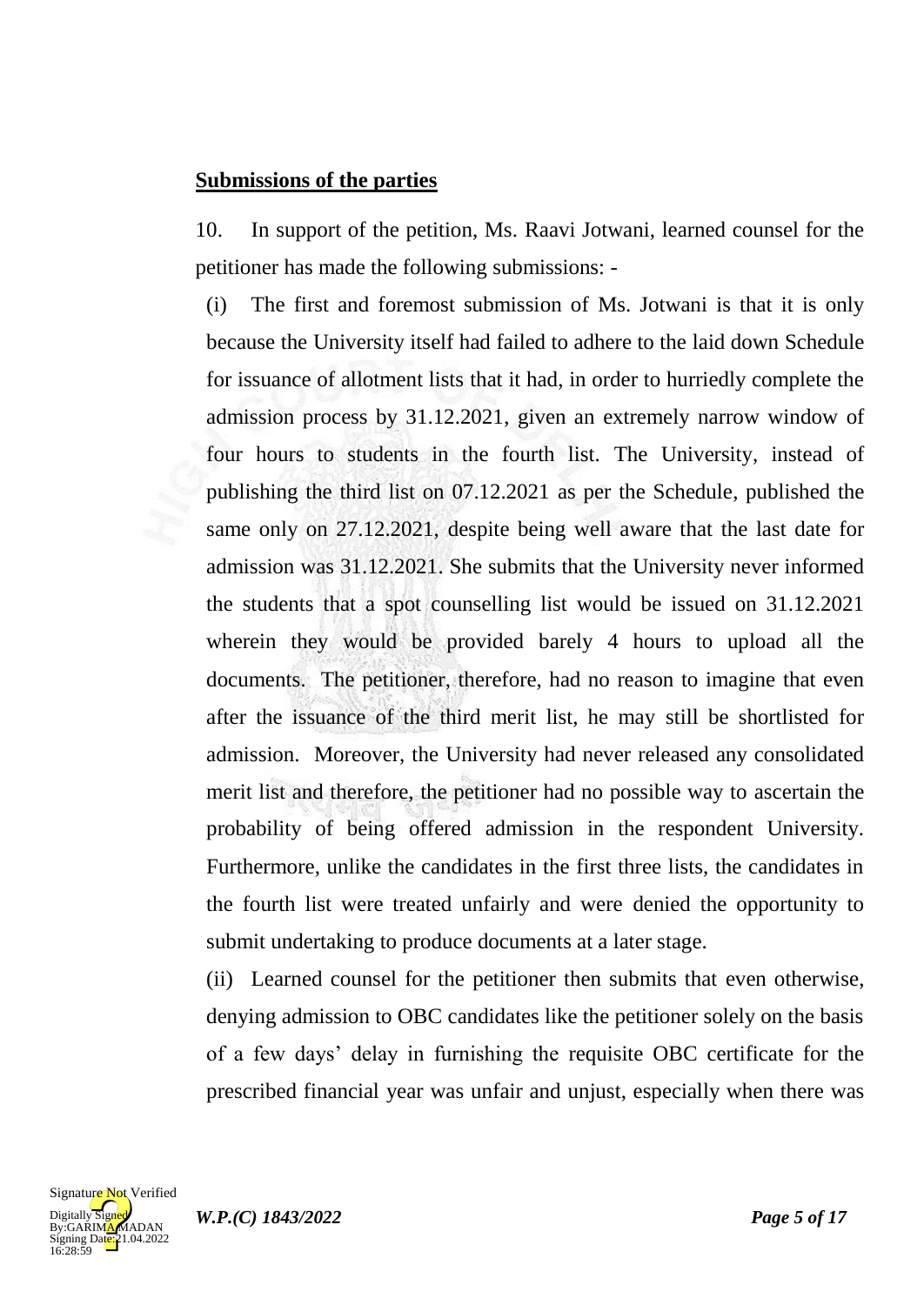no denial to the fact that the petitioner was eligible for admission on the basis of his merit position. By placing reliance on the decision of a coordinate Bench of this Court in *W.P.(C)9525/2019* titled *Mohd. Asiph Shahid Ali v. University of Delhi,* she contends that bureaucratic delays in issuance of the renewed OBC-NCL certificate, which cannot be attributed to the petitioner ought not to be a ground to harm his academic future when he promptly produced the certificate dated 01.01.2022 as received by him on 05.01.2022.

(iii) Ms. Jotwani then submits that it was only vide the communication sent by the respondent at 10:27 p.m. on 31.12.2021 that the petitioner was, for the first time informed that since the admissions in the fourth allotment list were 'Spot Admissions', no further time could be granted to him for submitting the 'OBC-NCL' certificate. She, therefore, contends that the respondents' failure to disclose the manner and process of conducting admission to the stakeholders well in time was in gross violation of the 'Principle of Natural Justice'.

(iv) Finally, she submits that the rejection of the petitioner's candidature by the respondent not only suffers from complete arbitrariness but also shows gross apathy on their part. It is not as if the petitioner did not belong to the 'OBC-NCL' category till 01.01.2022, when the requisite certificate was issued by the concerned state authorities for the current financial year, or that there was even any doubt about his OBC status which could only be cleared by the issuance of the OBC-NCL certificate for the financial year 2021-2022. Since the petitioner already had a valid OBC-NCL certificate which had been accepted by the very same University at the time of his admission to the LLB course in 2018, the respondent University ought to

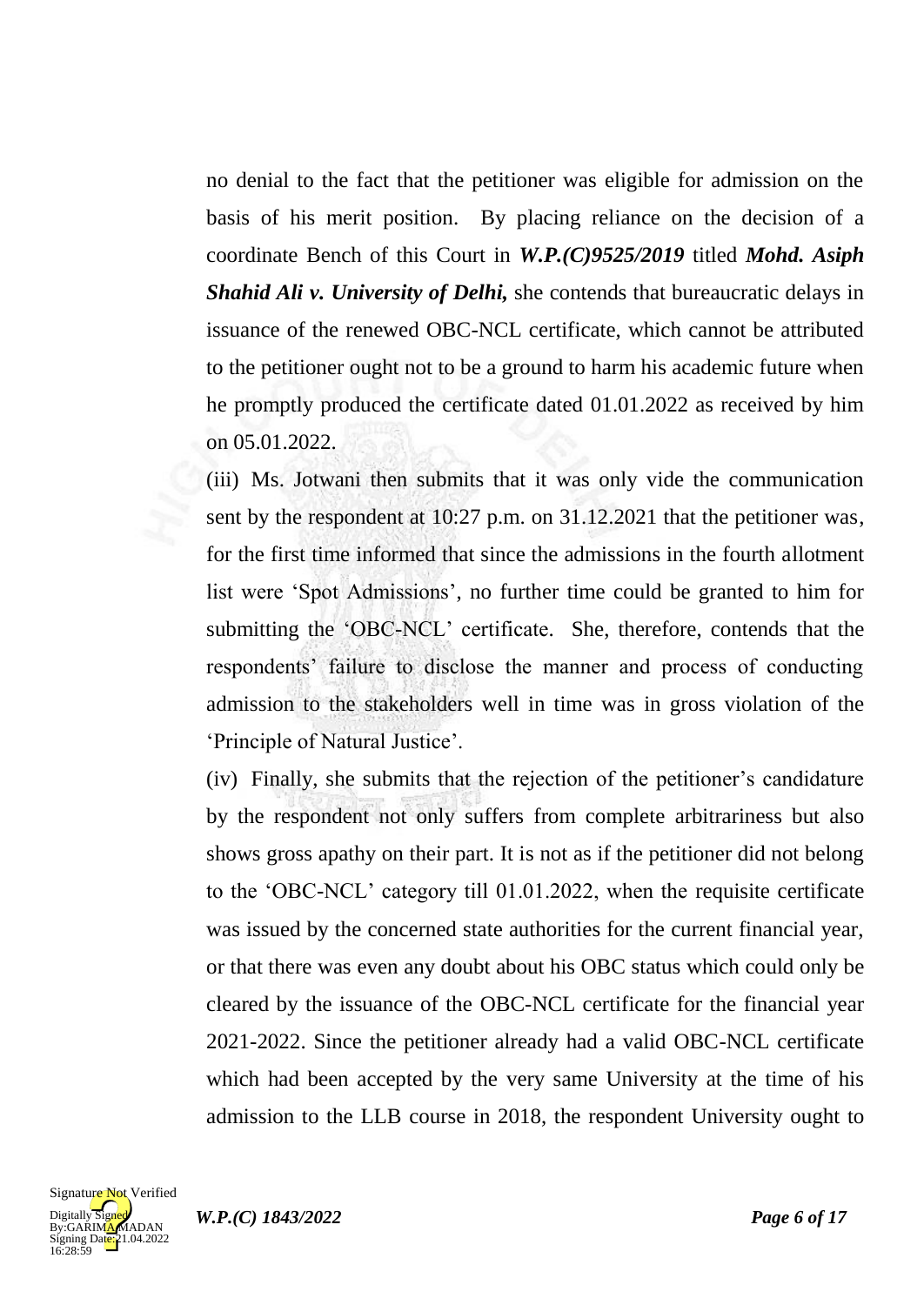have granted him admission in the spot admission on 31.12.2021 by granting him suitable extension to furnish the certificate which was issued on 01.01.2022 and received by him on 05.01.2022. She therefore prays that the writ petition be allowed and the petitioner be granted admission against the available vacant seat in the OBC category for the academic year 2021- 2022 in the 3-year LLM programme.

11. Per contra, Mr. Rupal while vehemently opposing the petition, has made the following submissions:

(i) By relying on the Bulletin of Information issued by the respondent University, he contends that it is because of the petitioner's own negligence that his candidature was rejected by the respondent University, as despite being aware that he did not possess the OBC-NCL certificate for the year 2021-2022**,** he had applied for the LLM programme under the OBC category even though the admission process had commenced way back on 21.08.2021. The petitioner for inexplicable reasons waited till 28.12.2021 to apply for issuance of the requisite certificate despite knowing fully well that the last date for admissions was 31.12.2021. He, therefore, contends that the petitioner had ample time to obtain a fresh certificate in terms of the requirement laid down in the admission guidelines.

(ii) Mr. Rupal further submits that the petitioner's plea that since the notification dated 22.11.2021 i.e., the admission schedule issued by the respondent University, did not contemplate a fourth list, he cannot be penalised for not producing the requisite OBC-NCL certificate at the time of admission**,** is wholly misplaced. He contends that the schedule issued



*W.P.(C) 1843/2022 Page 7 of 17*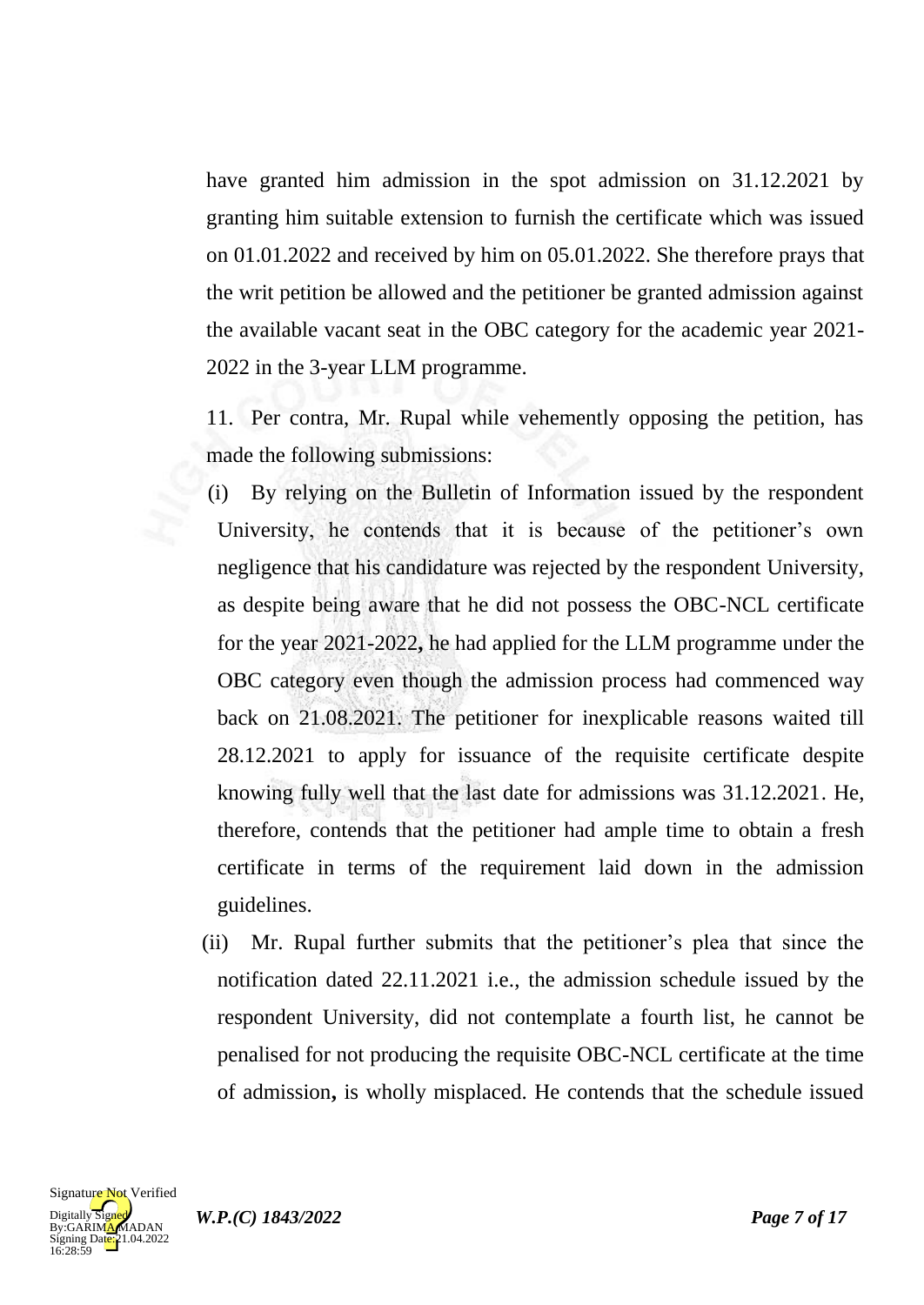on 22.11.2021 specifically provided that further lists would be declared if the University deemed it necessary**.** Moreover, the petitioner, having failed to challenge either the notification dated 22.11.2021 or the notification dated 30.12.2021 providing that the fourth allotment list would be a spot admission round, cannot now contend that the condition for mandatory submission of all documents on 31.12.2021 itself, was in any manner, arbitrary.

- (iii) Mr. Rupal then contends that the petitioner's plea that the refusal to accept undertakings from students whose names were included in the fourth allotment list was discriminatory, is wholly without any merit as keeping in view the prescribed last date of 31.12.2021 for admissions, even the candidates in the third allotment list issued on 27.12.2021 were not allowed to furnish any undertakings for submission of documents.
- (iv) Without prejudice to his aforesaid plea that there was no infirmity in the respondent's decision to not grant time to the petitioner to produce the requisite OBC-NCL certificate, Mr.Rupal submits that even otherwise, the petitioner ought not to be granted any relief at this stage, when the first semester is already over and exams for the said semester are underway. He submits that the mere availability of unfilled seats in the OBC category cannot be a reason to grant admission to the petitioner at this belated stage in the academic session 2021-22. He, therefore, prays that the writ petition be dismissed.

#### **Findings and Analysis**

12. Having considered the submissions of the parties and perused the record, I find that only two issues arise for my consideration in the present petition. The first and foremost being as to whether the respondent was

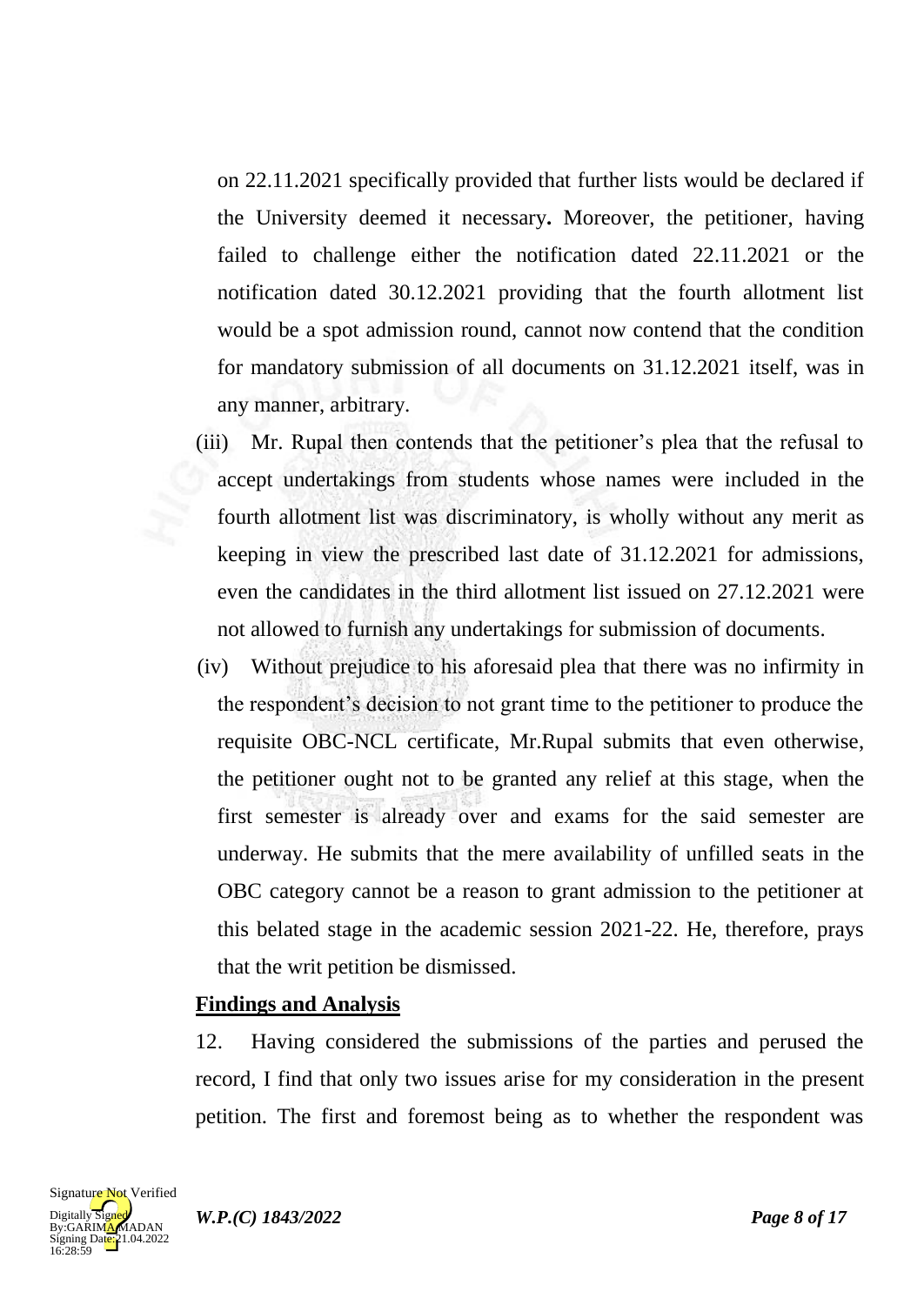justified in not approving the petitioner's admission on account of his failure to upload the renewed OBC-NCL certificate for the financial year 2021-22 alongwith his application in the four hours' time granted to the shortlisted candidates on 31.12.2021. Depending upon the answer to this question, the next issue which would need to be determined is as to whether the petitioner should at this stage be granted admission against the available unfilled seats for the OBC category in the academic session 2021-22 in the 3-year LLM programme.

13. Before delving into the rival submissions of the parties on this issue, it may be apposite to note in extensor, the communications exchanged between the parties from 31.12.2021. The same reads as under:

*(i) Fri. Dec 31, 2021 8:59 AM*

*"Dear Candidate, Congratulation!*

*Your name is shortlisted in the 4th admission list. Please upload all documents up to 1.00 pm today for verification. No undertaking shall be entertained for mark sheet, OBC, non-creamy layer, EWS, SC, ST certificates, and other essential documents. After verification of the documents, a payment link will be generated, and pay it up to 10.00 pm today.*

*Best Wishes Admission Committee"*

*(ii)*

*Fri. Dec 31, 2021 10:27 PM*

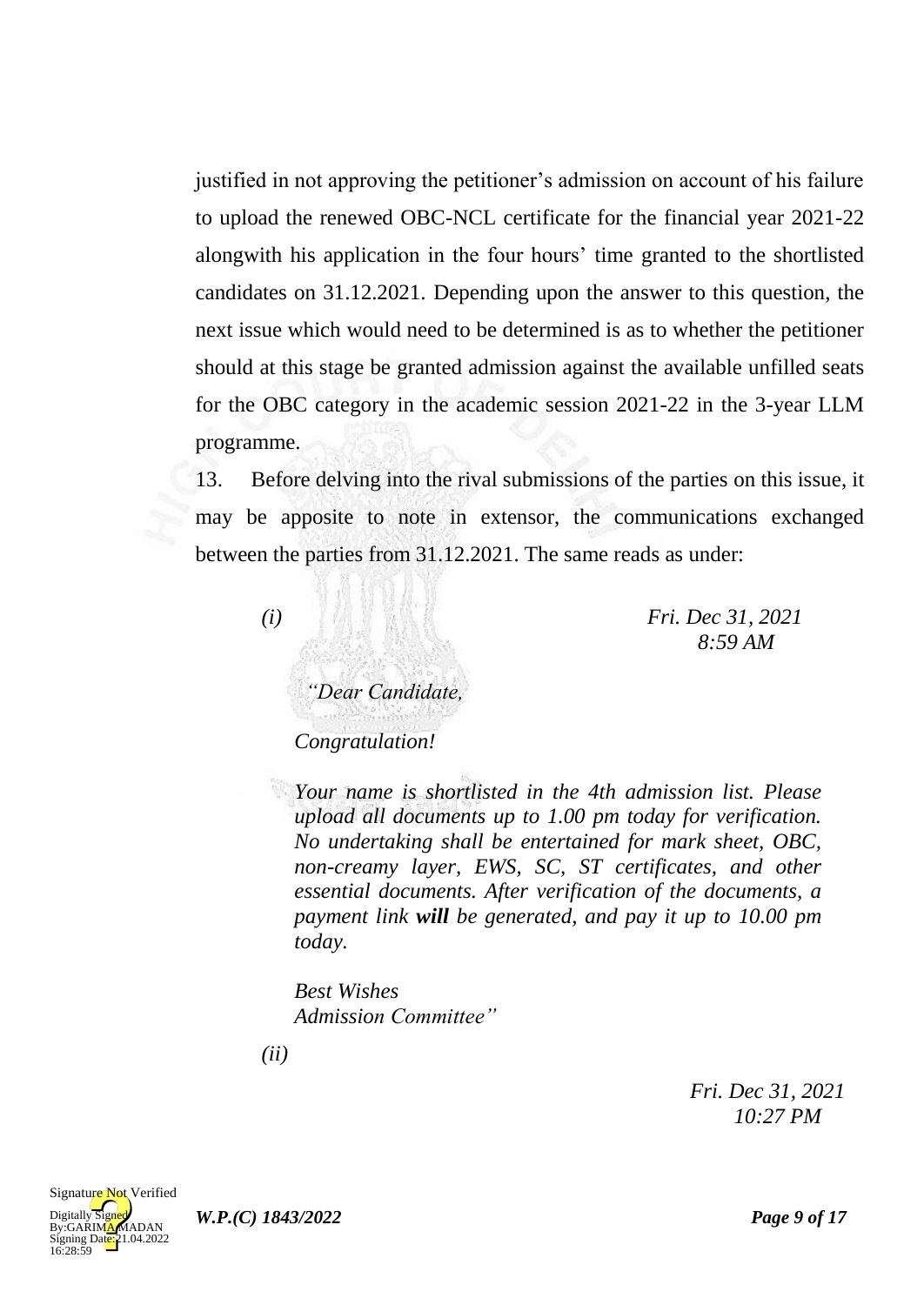*"This is to inform you, that admissions under the fourth list are spot admissions, therefore all your documents should be complete. Your caste certificate not being of this financial year (mandatory requirement as per the University admission guidelines), we cannot approve your admission.*

*Regards Admissions Team"*

*(iii)*

*"Respected, Authority*

*Fri, Dec 31, 2021 at 11:59 PM*

*This is to bring to your notice that I Ashutosh Singh(LLM passed out CLC batch 2021) presents a request to the fourth L. L.M admission list 2021. I have been shortlisted in the fourth admission list in the OBC category having Application No. 21LAWC1149714 And Roll No. 210620146034.1 have uploaded all the required documents upto time. I am hereby informed that I uploaded the OBC category certificate of 2018 year. I have applied for a renewed certificate, the issuance of which is under process. I am attaching the copy of the under processed application. As my admission is rejected due to the above issue I request the respected authority to kindly grant me a few days to submit the renewed certificate.*

#### *THANKS & REGARDS*

*Sincerely, Ashutosh Singh"*

 $Diqitally$ By:GARIMAMADAN Signing Date: 21.04.2022<br>16:28:59 Signature Not Verified

*W.P.(C) 1843/2022 Page 10 of 17*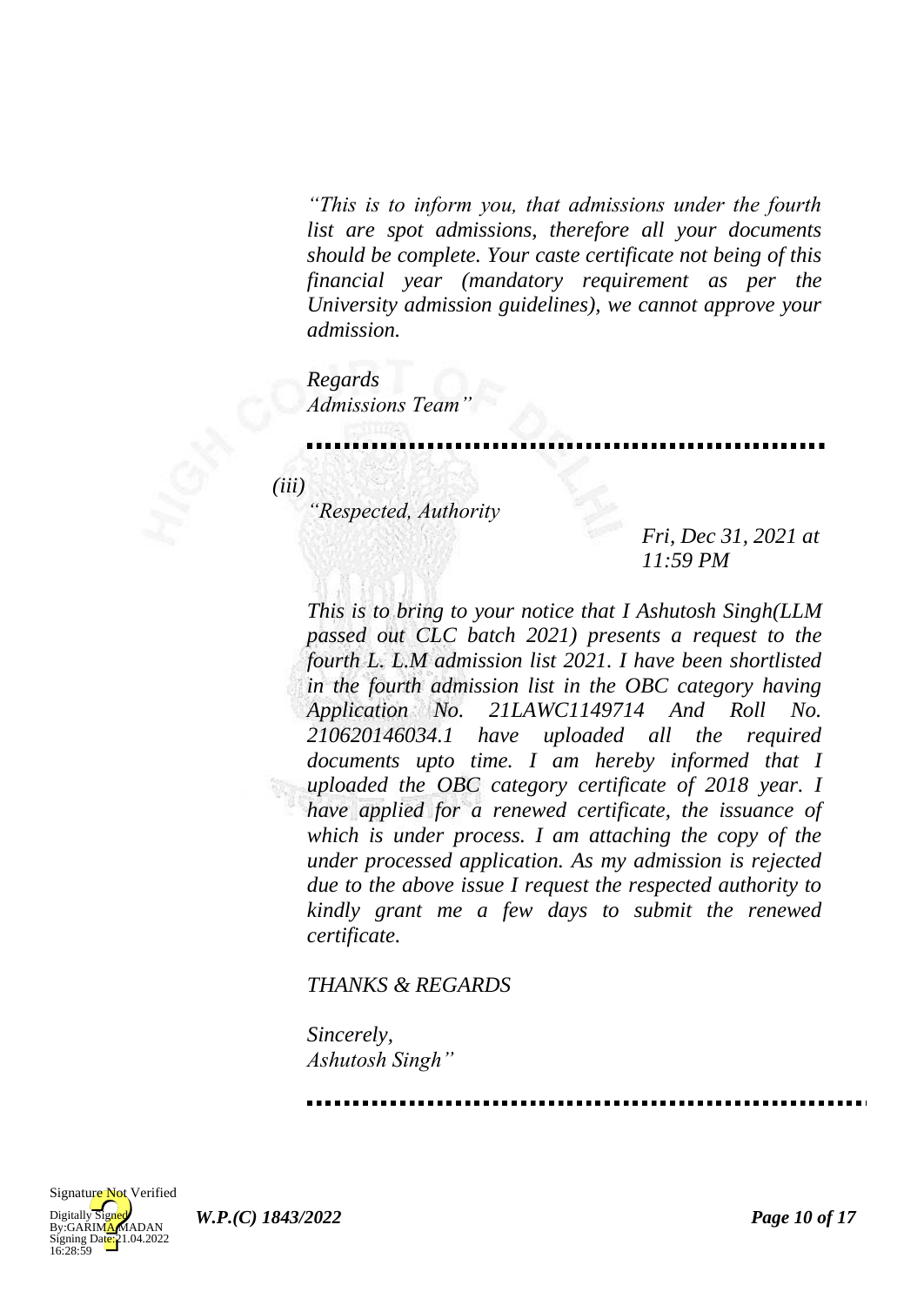*"Dear Ashu,*

*The fourth list is under the spot admission category, in which only those candidates are admitted who upload the valid documents on the portal. No time is given for the submission of documents like the 1st and 2nd lists.*

*Thanks"*

*(v)*

*Sat, Jan 1, 2022 at 12:54 AM*

*"Sir kindly requesting you to grant few days, my renewed certificate is under process so I will submit in least possible time.*

*Thanks & Regards*

*Your Sincerely Ashutosh Singh"*

14. From the communications exchanged between the parties, what clearly emerges is that the petitioner was informed about his name being shortlisted for admission in the fourth admission list only on the 31.12.2021. A communication in this regard was served on all the shortlisted candidates only at 8:59am on 31.12.2021. It was only at this stage that the petitioner was informed that he was required to submit all the necessary documents by 1 pm i.e., within 4 hours from 8:59 am. It also emerges from the record that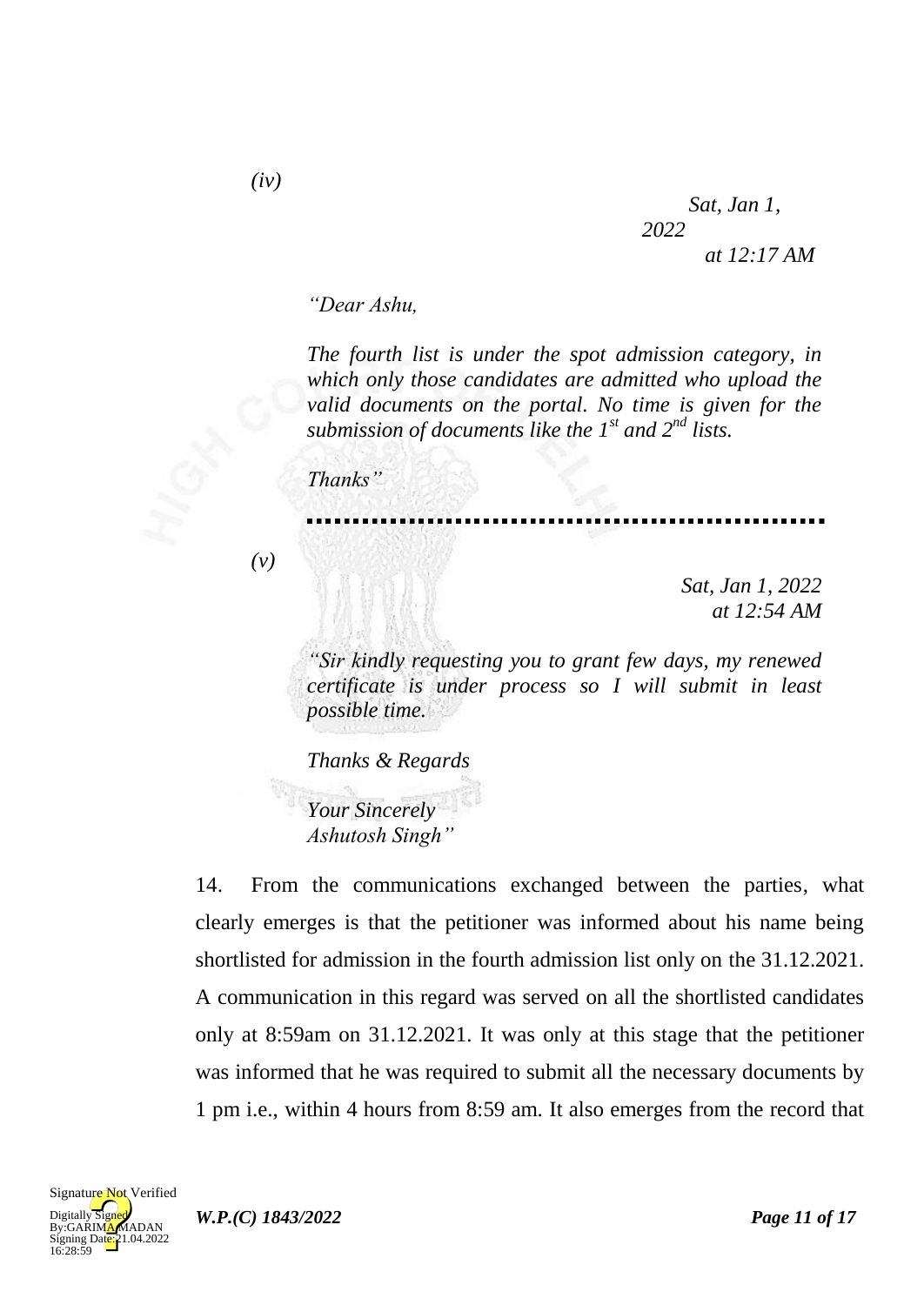the petitioner, who is an OBC candidate and had earlier secured admission in LLB in the respondent University in the OBC category on the basis of his OBC-NCL certificate dated 15.07.2018, had in August 2021, applied for admission to LLM programme on the basis of the same certificate. The petitioner's application was duly accepted as the bulletin itself permitted the students to apply on the basis of their earlier OBC certificate subject to their producing a certificate for the financial year 2021-22 at the time of admission. Para 8.2 of the bulletin which permits such a course of action may be noted hereinbelow:

### *"8.2 Reservation for Other Backward Classes (OBCs) Candidates*

*27% of the total numbers of seats are reserved for candidates belonging to Other Backward Classes (OBC) in Govt. of India List.*

*The OBC candidates shall be given a relaxation both in the Minimum Eligibility in the Qualifying Examination as well as in the Minimum Eligibility (if any) in the Entrance Test to the extent of 10% of the Minimum Eligibility Marks prescribed for the Unreserved Category (UR) candidates. For example, if the Minimum Eligibility for admission to a program for the UR Category candidates is 50%, the Minimum Eligibility for the OBC candidates will be 45%.*

*The certificate must mention non-creamy layer status of the candidate (Non-creamy layer status issued by an authority mentioned in DOPT Office Memorandum no. 36012/22/93- Estd. (SCT) dated 15.11.1993).*

*The OBC candidates who belong to the 'Non-Creamy Layer' and whose caste appears in the Central List of the OBCs (notified by the Ministry of Social Justice and Empowerment* 



*W.P.(C) 1843/2022 Page 12 of 17*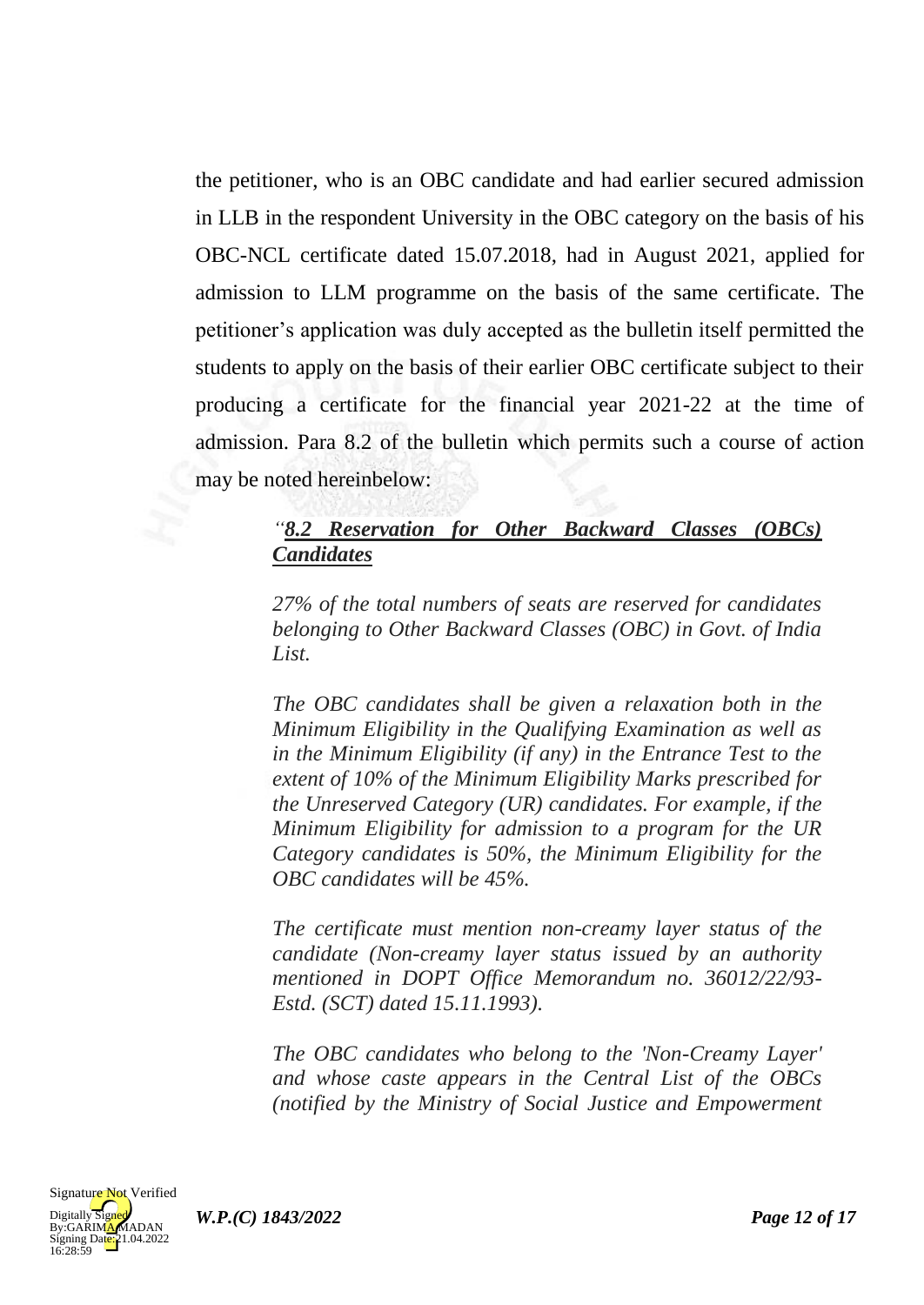*on the recommendations of the National Commission for Backward Classes available at the website <http://ncbc.nic.in/> backward classes/index.html.), shall be eligible to be considered for admission under the OBC category (Validity period of OBC certificate in respect of noncreamy layer status of the candidates as per DOPT Office Memorandum No. 36036/2/2013-Estt. (Res-1) dated 31 March 2016) The validity of the non-creamy layer certificate shall be for the financial year 2021-2022, issued after 31st March, 2021*

*If the candidate does not have the OBC non-creamy layer certificate of the latest financial year 2021 2022 at the time of registration, the candidate may upload the previously issued (older) OBC non creamy layer certificate or the acknowledgement slip of OBC non-creamy layer certificate application. However, at the time of admission, the candidate must produce the recent financial year's (2021-22) OBC noncreamy layer certificate, issued by the same competent authority. This additional certificate must have reference of his/her already issued original caste certificate."*

*(emphasis supplied)*

15. The petitioner's case is that when his name did not appear in any of the three allotment lists till 27.12.2021 with the last date of admission being 31.12.2021, there was no reason for him to apply for a fresh OBC-NCL certificate as he remained under a *bonafide* impression that he will not make it to the admission list. It is only on 27.12.2021, after the issuance of the third allotment list, that he realised that there were some unfilled seats and he may be able to get admission in the further lists, if any, issued by the respondent University. He then promptly applied for a renewed OBC-NCL certificate for the financial year 2021-22 on 28.12.2021. The same was issued on 01.01.2022 and received by him on 05.01.2022. It has, therefore,

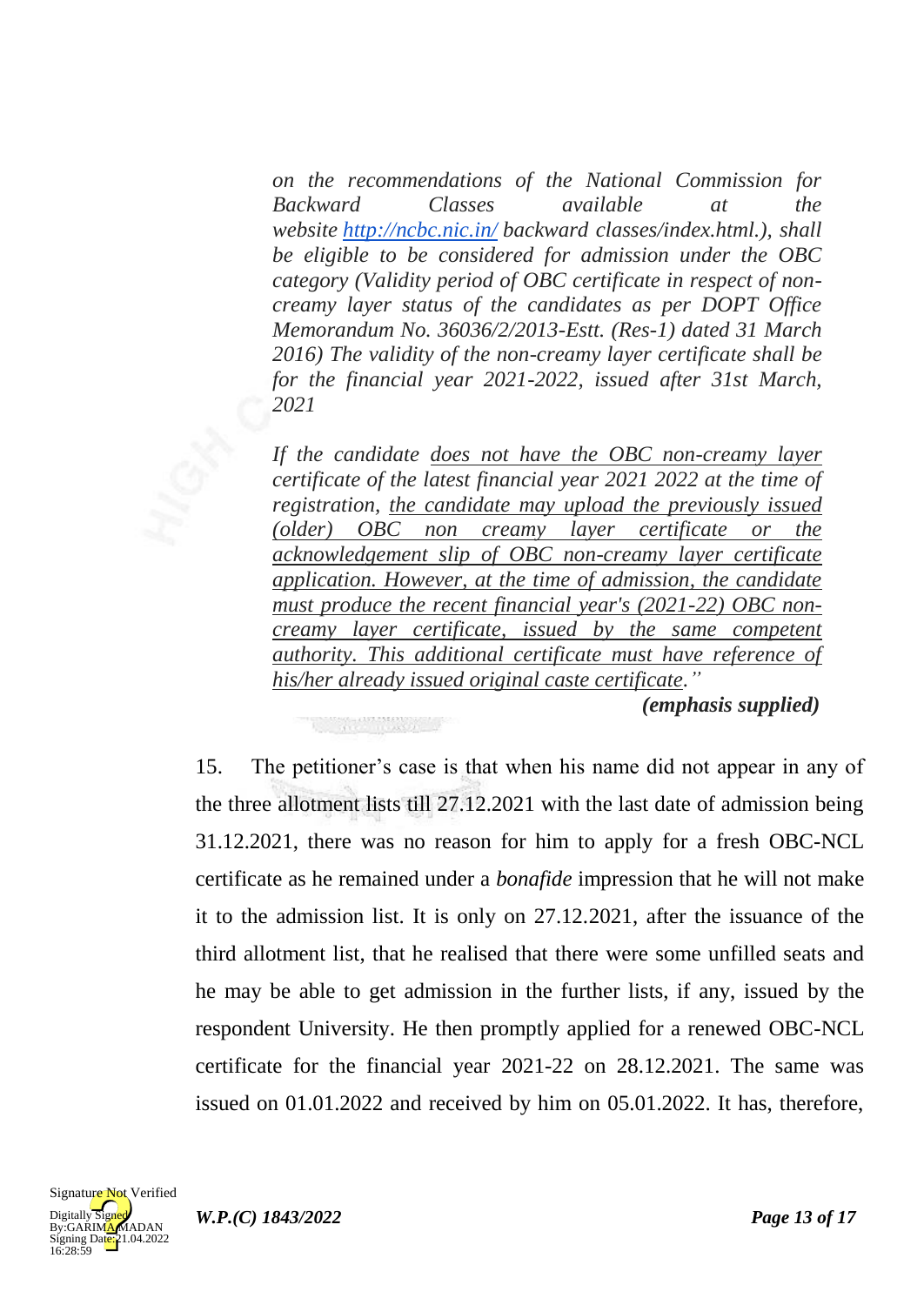been contended by the petitioner that once he had duly informed the respondent about his having applied for a renewed certificate on 28.12.2021, he ought to have been granted admission upon his undertaking to produce the fresh certificate as required within a week. The respondent has however, defended its action on the ground that being a spot admission round, no time could be granted to any candidate.

16. Having given my thoughtful consideration to the submissions of the parties, I find that while the respondent may be justified in urging that as the admission process had to be finalised before 31.12.2021, all the shortlisted candidates were required to produce their certificates at the time of admission, but what is important to note is that the students were given only 4 hours to upload all their certificates. The fact that no undertaking will be accepted in this round was also brought to their knowledge only on 31.12.2021. It is also an admitted position that in the first two lists, candidates were granted admission by accepting their undertakings to produce the requisite documents within the prescribed time. In the light of these facts, when the respondent was anxious to complete the admission process by 31.12.2021, even though its refusal to grant admission in the fourth list without complete documents may not be per se arbitrary, the fact remains that there remained two unfilled seats in the OBC category even as on 01.01.2022. In their eagerness to complete the admission process by 31.12.2021, the respondent has just brushed this vital factor that the shortlisted students were granted only four hours to upload their documents and that too without having been earlier put to notice that no undertakings would be accepted. Moreover, when the respondent had itself permitted students to apply for admission on basis of their earlier OBC-NCL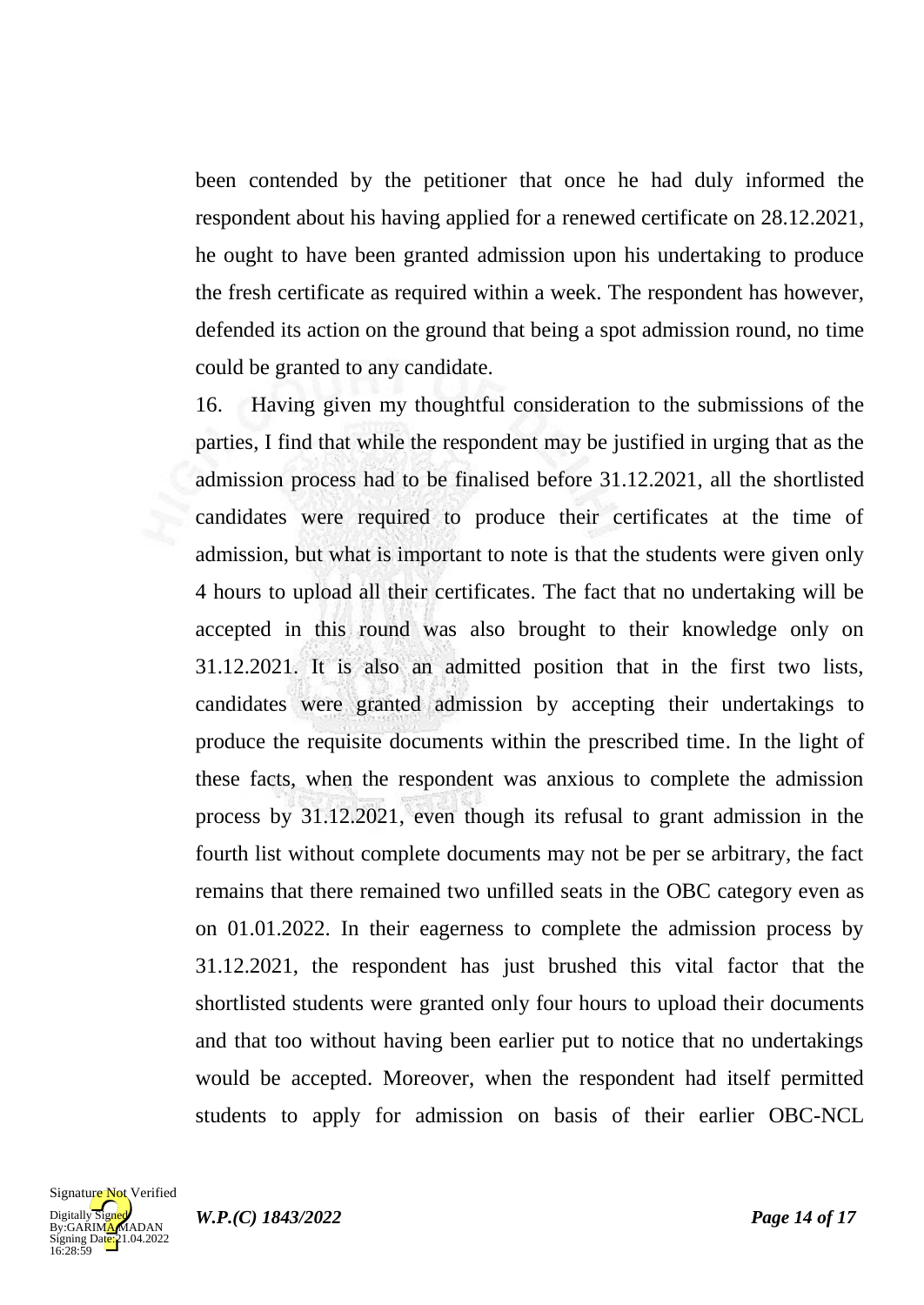certificates, atleast some reasonable time ought to have been granted to the students like the petitioner to produce their documents especially when they had already applied for issuance of a renewed OBC-NCL certificate.

17. I cannot also lose sight of the fact that the purpose of reservation for OBC candidates is to encourage such students to fulfil their dream to obtain higher education. All the authorities, therefore, have a duty to take such steps in furtherance of this constitutional goal of reservation for OBC candidates. In facts of the present case, the manner in which the respondent had given barely 4 hours to the students to upload all their documents and have let two precious seats reserved for OBC candidates go waste, I have no hesitation in holding that the action of the respondent in not approving the petitioner's admission was arbitrary and wholly unsustainable.

18. However, what next? Should the petitioner be now granted admission in the 3 years LLM programme when exams for the first semester are already underway? Though on the first blush, the respondent's objection to grant any relief to the petitioner at this stage appears attractive but when considered in the light of the peculiar facts of this case, the respondent's objection deserves to be rejected. The petitioner has been before this Court from 25.01.2022, when the academic session had just begun. The matter had to be adjourned from time to time on account of various unavoidable reasons including time being granted on a number of occasions to the learned counsel for the respondent to obtain instructions and to file a counter affidavit. The course in question is a 6-semester course where students who miss or fail to clear a semester are routinely granted permission by the respondent to appear in the exams for the said semester along with the exams for the next semester. Moreover, it is not a case where there was any

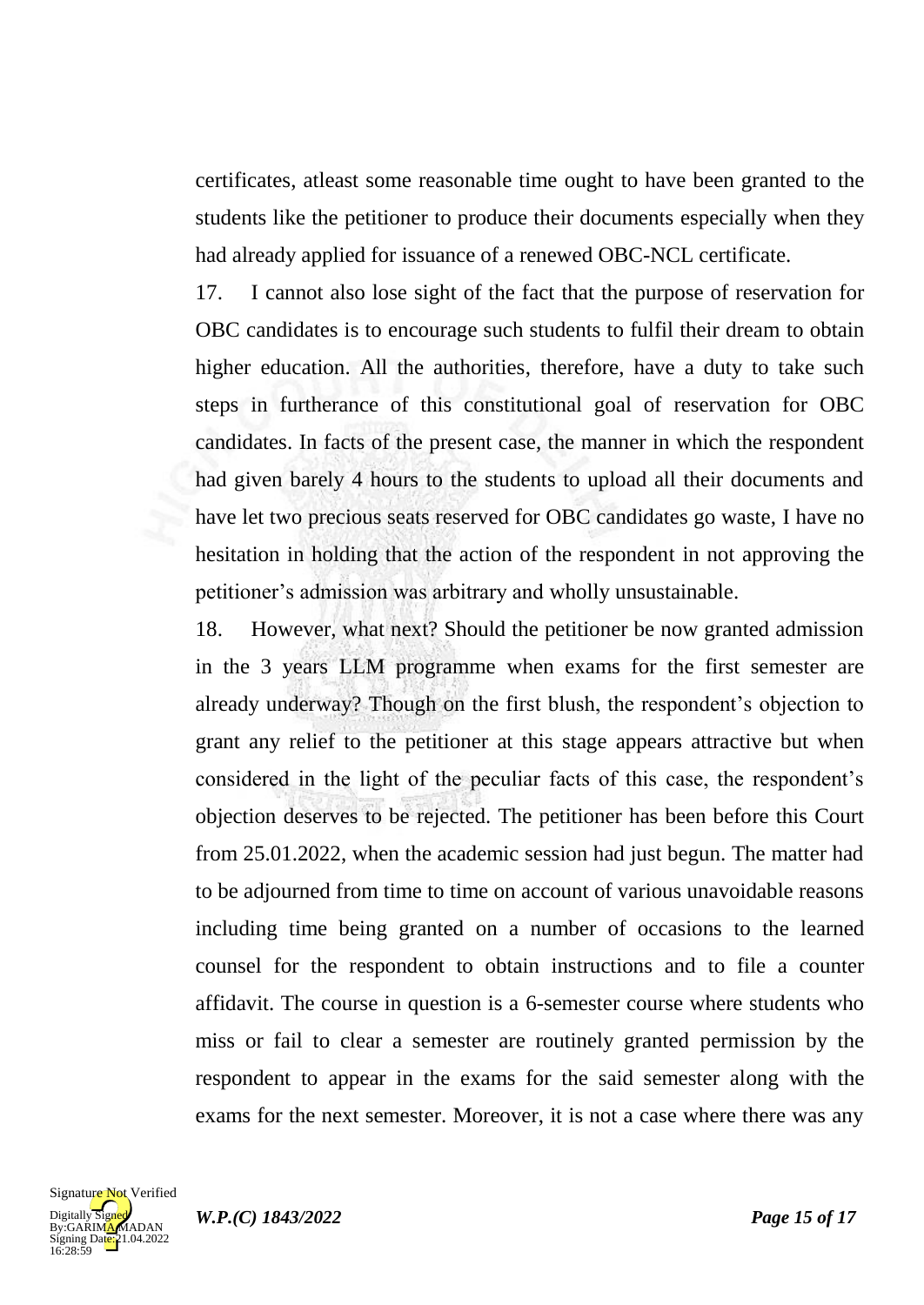negligence on the part of the petitioner. On the other hand, it is the respondent who failed to put students to advance notice that this fourth round would be a spot admission where unlike the earlier allotment lists, no undertaking would be accepted. The petitioner, in my considered opinion, cannot be left in the lurch or made to face fait accompli when his merit position is undisputed. He is, in my considered opinion, entitled to be granted admission to the 3-year LLM against the vacant seats for 2021-22 as he even as per the respondent was in the merit position for the said seat.

19. Reference in this regard may be made to the decision of a coordinate Bench of this Court in *Saumya Chopra v. University of Delhi* (*2018) SCC OnLine Del 13061* wherein a similar course of action was adopted by the Court. The relevant extracts of the *Saumya Chopra (supra)* reads as under:

*"19. The cause of action, insofar as the petitioners were concerned would, indeed, have arisen only when, after the admission process was over, they found that they had not managed to secure admission. When, at that stage, they came to know that "no show" candidates, of the first three Admission Lists, had occupied the entire fourth Admission List, as well as 8 seats in the fifth Admission List, the petitioners, in my view, certainly had a right to agitate their claim before this Court. They cannot, in such circumstances, be non-suited, either on the ground of delay and laches, or even for the reason that classes have already commenced and continued for two months. Learned counsel for the petitioners has also correctly contended, in this regard, that, though classes commenced in the first week of August 2018, the admission process continued till 31 August, 2018 (admittedly the cut-off date) and that, therefore, there could be no question of the petitioners approaching the Court before 31 August, 2018, when the admission process came to a close, and they found themselves left in the lurch. They have approached this Court within a reasonable period of the said date, i.e. within less than a month* 



*W.P.(C) 1843/2022 Page 16 of 17*